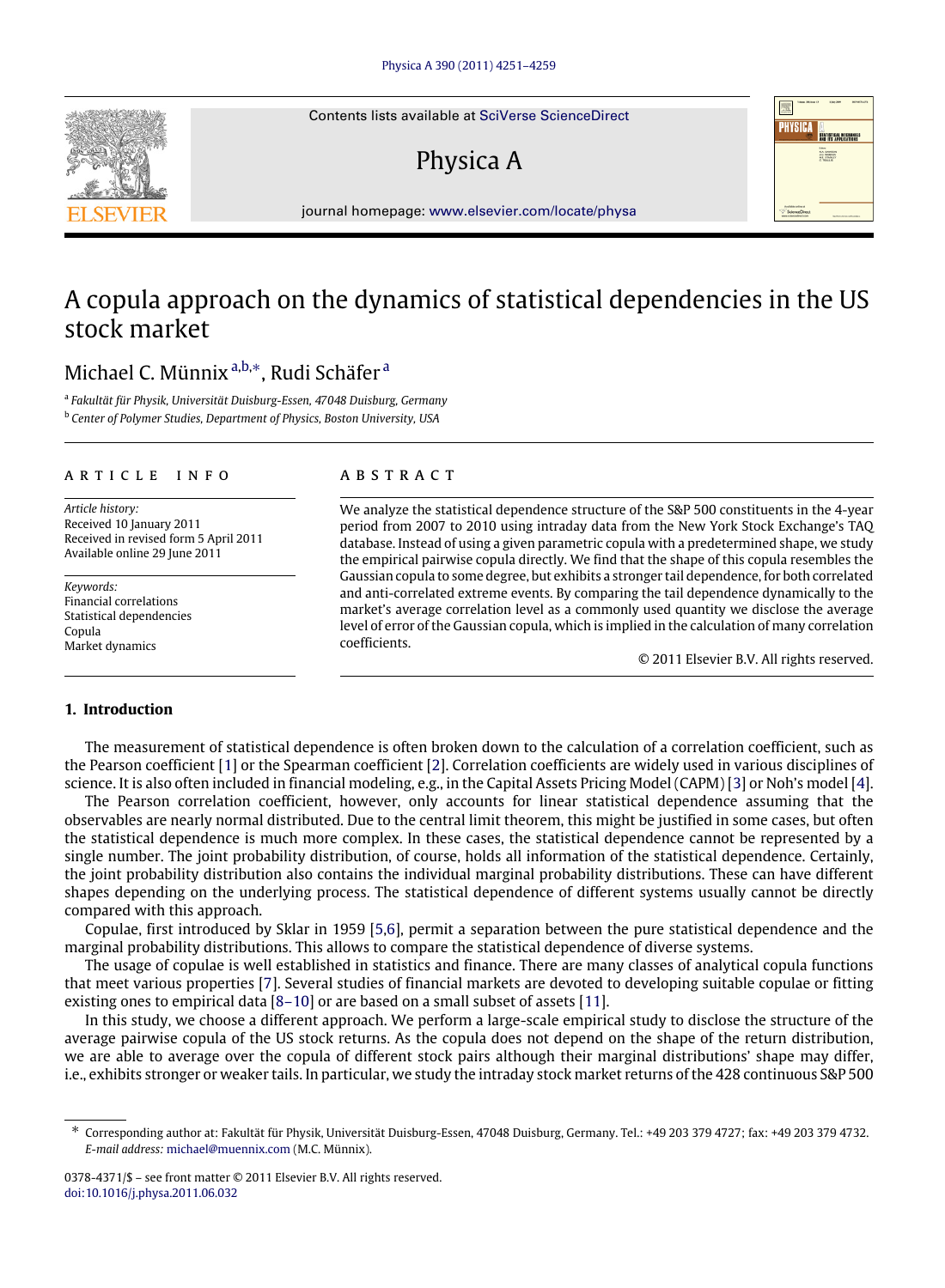constituents in 2007–2010 based on intraday data from the New York Stock Exchange's TAQ database. This empirical study enables us to disclose the average level of error involved in the Gaussian copula. We then compare the tail dependence of the empirical copula and the Gaussian copula dynamically based on a moving window of 2-weeks. We map this tail dependence to the market's average correlation level and thereby provide an error estimate for the Gaussian copula based on the current general market situation.

This article is organized as follows. In Section [2,](#page-1-0) we give a brief introduction to the concept of copulae. We discuss the average pairwise copula in Section [3,](#page-1-1) which is extended by dynamical aspects in Section [4.](#page--1-9) We conclude our results in Section [5.](#page--1-10)

#### <span id="page-1-0"></span>**2. Copulae**

The basic concept is simple: let *a* and *b* be two random variables with probability densities  $f_a(x)$  and  $f_b(x)$  and cumulative distributions  $F_a(x)$  and  $F_b(x)$ , with

$$
\int_{-\infty}^{+\infty} f_a(x) = 1,\tag{1}
$$

$$
F_a(x) = \int_{-\infty}^x f_a(x') \, \mathrm{d}x',\tag{2}
$$

and analogously for *b*. Further, let  $f_{a,b}(x, y)$  be the joint probability density and  $F_{a,b}(x, y)$  be the joint cumulative distribution. The inverse cumulative distribution function  $F^{-1}$  is called quantile function. For example, 5% of all random samples are smaller or equal than  $F_a^{-1}(0.05)$  represents the value. This evidently gives,

$$
F_a\left(F_a^{-1}(\alpha)\right) = \alpha. \tag{3}
$$

 $F^{-1}(\alpha)$  is also called the  $\alpha$ -quantile. The copula Cop<sub>a,b</sub>( $u,\,v$ ) is defined as the cumulative joint distribution of quantiles,

$$
Cop_{a,b}(u, v) = F_{a,b}\left(F_a^{-1}(u), F_b^{-1}(v)\right). \tag{4}
$$

The copula density cop $_{a,b}(u,\,v)$  is consequently defined by

$$
cop_{a,b}(u,v) = \frac{\partial^2}{\partial u \partial v} Cop_{a,b}(u,v).
$$
\n(5)

As the quantile functions *F*<sup>-1</sup> are scale free, the copula does not depend on the underlying marginal distributions. It only contains the pure statistical dependence. Thus, by obtaining the appropriate copula of a system, one can simply interchange the marginal distributions without any changes in the copula. This is very useful if the marginal distributions change for some reason, but the statistical dependence remains the same. We can rebuild the joint cumulative distribution from the copula and the individual distributions by

$$
F_{a,b}(x, y) = \text{Cop}_{a,b}(F_a(x), F_b(y)).
$$
\n(6)

#### <span id="page-1-1"></span>**3. Average copula**

To calculate the cumulative copula from empirical data of two return time series  $r_1$  and  $r_2$ , we use

$$
Cop_{r_1,r_1}(u,v) = \frac{1}{T} \sum_{t=1}^{T} 1_U(r_1(t)) \times 1_V(r_2(t)),
$$
\n(7)

where *T* is the length of the time series.  $1_U$  and  $1_V$  are indicator functions relating to the sets

$$
U = \left\{ x \mid x \le F_1^{-1}(u) \right\},\tag{8}
$$

$$
V = \{ y \mid y \le F_2^{-1}(v) \} . \tag{9}
$$

The quantile function  $F^{-1}$  on empirical data is given by

$$
F_1^{-1}(u) = \begin{cases} \inf\{x \mid F_1(x) \ge u\} & 0 < u \le 1 \\ \sup\{x \mid F_1(x) = u\} & u = 0, \end{cases}
$$
 (10)

and analogously for  $r_2$ . We define  $F_1(x)$  empirically as the percentage of the portion that is smaller or equal to *x* compared to the total amount of values. When calculating the empirical copula density, it is useful to first define a resolution of the 2D grid, e.g.  $m = 50$ . On this  $m \times m$  grid, we can calculate the copula by

$$
\text{cop}_{r_1, r_1} \left( \frac{i}{m}, \frac{j}{m} \right) = \frac{1}{T} \sum_{t=1}^T 1_{\bar{U}_i}(r_1(t)) \times 1_{\bar{V}_j}(r_2(t)) \quad i, j \in 1 \dots m
$$
\n(11)